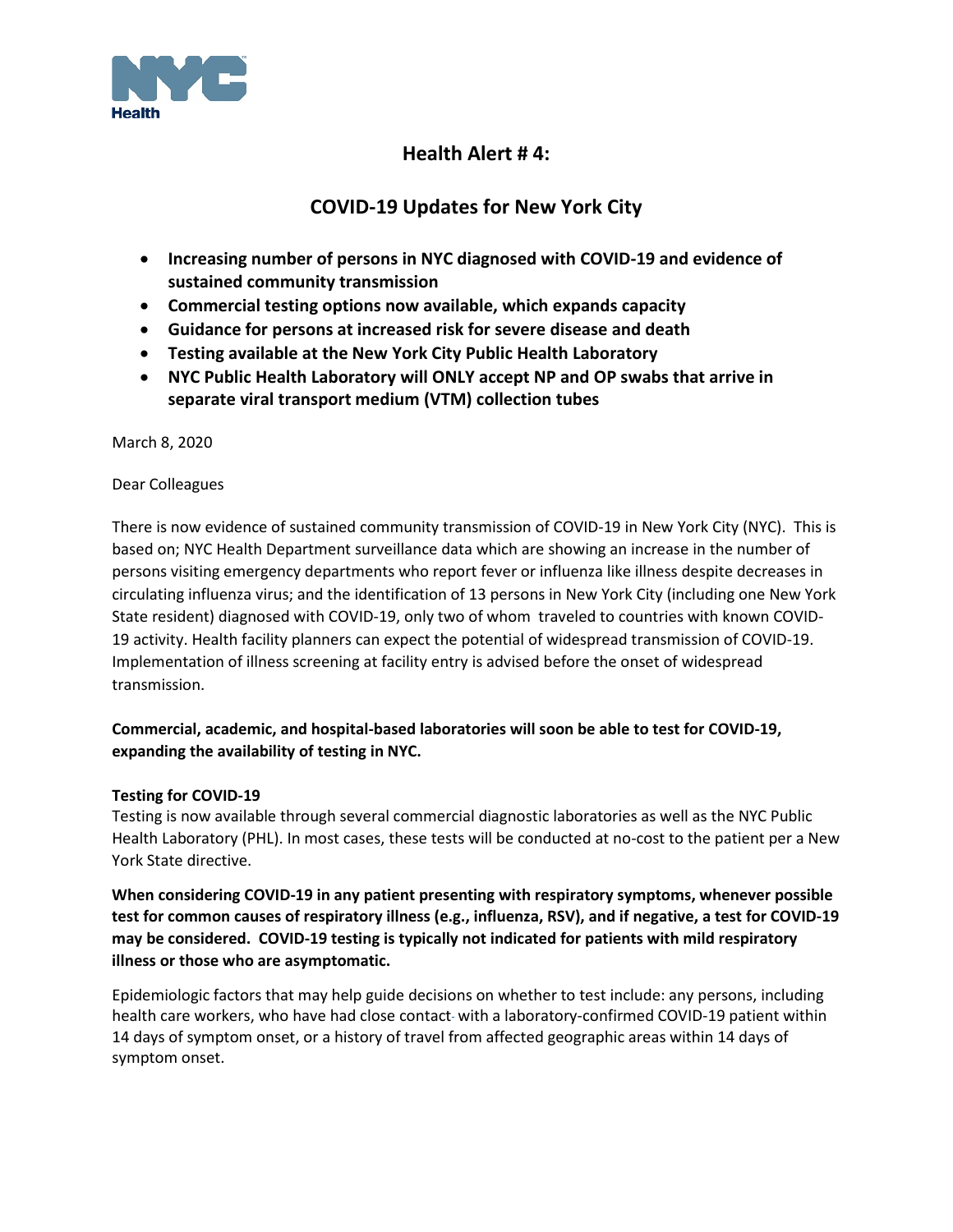#### **Testing at the NYC Public Health Laboratory (PHL)**

- Patients hospitalized in the intensive care unit (ICU) with severe acute lower respiratory illness (e.g., pneumonia, ARDS)
- Persons for whom testing is indicated as described below, but commercial, academic, or hospital-based laboratory testing is not yet available to the provider or facility ordering the test.
- On the New York City Department of Health and Mental Hygiene (NYC DOHMH) and New York State Department of Health (NYS DOH) "Healthcare Provider Novel Coronavirus (COVID-19) Weekly Call and Q&A Session" on 3/5/20, it was announced that Wadsworth Center Laboratory in Albany is able to test combined nasopharyngeal (NP) and oropharyngeal (OP) swabs. **Please note that NYC Public Health Laboratory (PHL) will ONLY accept NP and OP swabs that arrive in separate viral transport medium (VTM) collection tubes.** Combined NP/OP swabs will be rejected by PHL and specimens will need to be recollected.

#### **Testing at commercial, academic, and hospital-based laboratories**

*Specimens should be sent to a commercial, academic, or hospital-based laboratory for:*

- Patients with acute respiratory illness admitted to the hospital, but not requiring ICU
- Non-hospitalized patients with fever and either cough or shortness of breath. Prioritize persons at greatest risk for severe disease or death (e.g., patients 50 years and older or individuals of any age who have chronic conditions that put them at greater risk for poor outcomes, such as chronic lung or cardiac disease, malignancy, diabetes, or conditions or treatments that can lead to immune deficiency).

#### **How to test at PHL**

Testing at PHL is available for those providers with an eOrder account. To create an account, please visit the [PHL website for more information.](https://www1.nyc.gov/site/doh/providers/reporting-and-services/public-health-lab.page#forms) Once an eOrder account has been set up, providers wanting to submit specimens to PHL should call the Provider Access Line at (866) 692-3641 to reach the testing call center

#### **Reporting persons who test positive for COVID-19**

At this time, there is NO need to report individual persons with COVID-19 positive test results unless they are a health care worker, work or reside in a congregate setting (e.g., shelter, correctional facility) or are part of a cluster of 3 or more confirmed or suspected cases in a congregate setting such as an assisted living facility, group home, or senior residential building other than a single household). Reports can be made by calling the PAL at (866) 692-3641.

The NYC Health Department will receive all positive COVID-19 test results for NYC residents directly from a commercial or hospital-based laboratory because of existing mandated laboratory reporting.

### **Prevention of healthcare-associated transmission of COVID-19**

**At this time, providers are urged to manage any patient with a respiratory illness with a minimum of droplet precautions.** Providers and the public are encouraged to adopt and enforce practices to limit the spread of COVID-19, which is transmitted primarily via respiratory droplets and touching one's eyes, nose, or mouth with contaminated fingers. Providers can encourage their patients to practice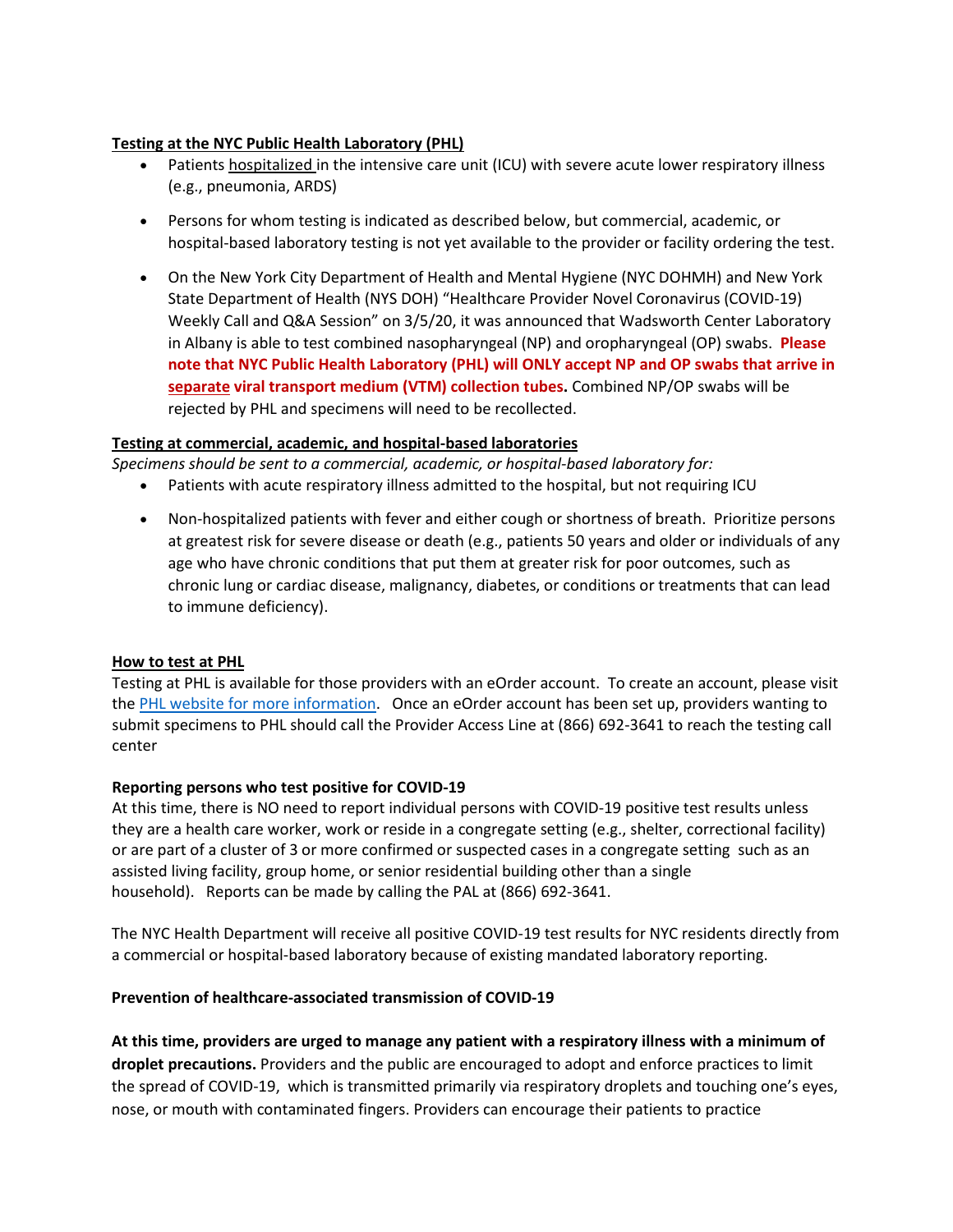respiratory etiquette and frequent hand hygiene, and to call providers to schedule urgent appointments, which allows screening for febrile respiratory illness. Persons with mild respiratory illness who do not require urgent medical evaluation can self-isolate at home, if clinically appropriate, rather than visiting healthcare facilities. Communicating with patients by telephone, video conference, electronic messaging, telemedicine and by other telecommunication means may be considered as an acceptable alternative in some cases. **When a patient with respiratory illness does require medical care, instruct them to use a face mask when traveling to the healthcare facility and not to use public transportation regardless of travel history.** All patients with suspected or confirmed COVID-19 can be directed t[o CDC](https://www.cdc.gov/coronavirus/2019-ncov/about/steps-when-sick.html)  [materials](https://www.cdc.gov/coronavirus/2019-ncov/about/steps-when-sick.html) that explain how to prevent spread in households and elsewhere.

Providers should continue to implement [infection prevention and control practices](https://www.cdc.gov/coronavirus/2019-ncov/infection-control/control-recommendations.html?CDC_AA_refVal=https%3A%2F%2Fwww.cdc.gov%2Fcoronavirus%2F2019-ncov%2Fhcp%2Finfection-control.html) to protect themselves, their patients, and staff. This includes, but is not limited to, adherence to screening practices, conducting routine environmental cleaning and disinfection, and restricting visitors and staff with fever or an acute respiratory illness. Protocols for managing staff who were exposed to COVID-19 patients also are needed. Guidance documents and other resources for healthcare providers and facilities are available on the [NYC Health Department provider webpage](https://www1.nyc.gov/site/doh/providers/health-topics/novel-respiratory-viruses.page) and th[e CDC website.](https://www.cdc.gov/coronavirus/2019-nCoV/hcp/index.html)

#### **What steps can providers take to help protect their patients from severe COVID-19 complications?**

There still is limited information about the spectrum of clinical illness and risk factors for severe disease. To date, factors associated with severe illness include advanced age (>50) (children and young adults appear to be less affected) and chronic medical conditions, such as chronic lung disease or diabetes. Some specific steps providers can take to avoid exposing at-risk patients to COVID-19 include:

For your support staff:

- Encourage staff members to take routine preventive actions, including hand hygiene
- Incentivize staff to stay home if ill (e.g., compensated sick time)
- Remind them to use appropriate PPE

#### For your patients:

- Provide influenza and pneumococcal vaccinations as indicated
- Prescribe refills of essential medications for several months when possible
- Plan to communicate with patients electronically (e.g., telemedicine, phone or email), when possible

#### **Preparing for widespread transmission**

Widespread transmission of COVID-19 in New York City may occur in the weeks ahead. Healthcare workers and facilities are reminded that now is the time to prepare for large numbers of people needing medical care at the same time. There are excellent resources fo[r providers](https://www.cdc.gov/coronavirus/2019-nCoV/hcp/index.html) an[d facilities](https://www.cdc.gov/coronavirus/2019-ncov/healthcare-facilities/index.html) on the CDC website. Workplaces may experience more absenteeism and healthcare systems may become overloaded with elevated rates of hospitalizations and deaths. Other critical infrastructure, such as law enforcement, emergency medical services, and public and private transportation may also be affected. At this time, there is no vaccine to protect against COVID-19 or approved treatments, although studies are ongoing.